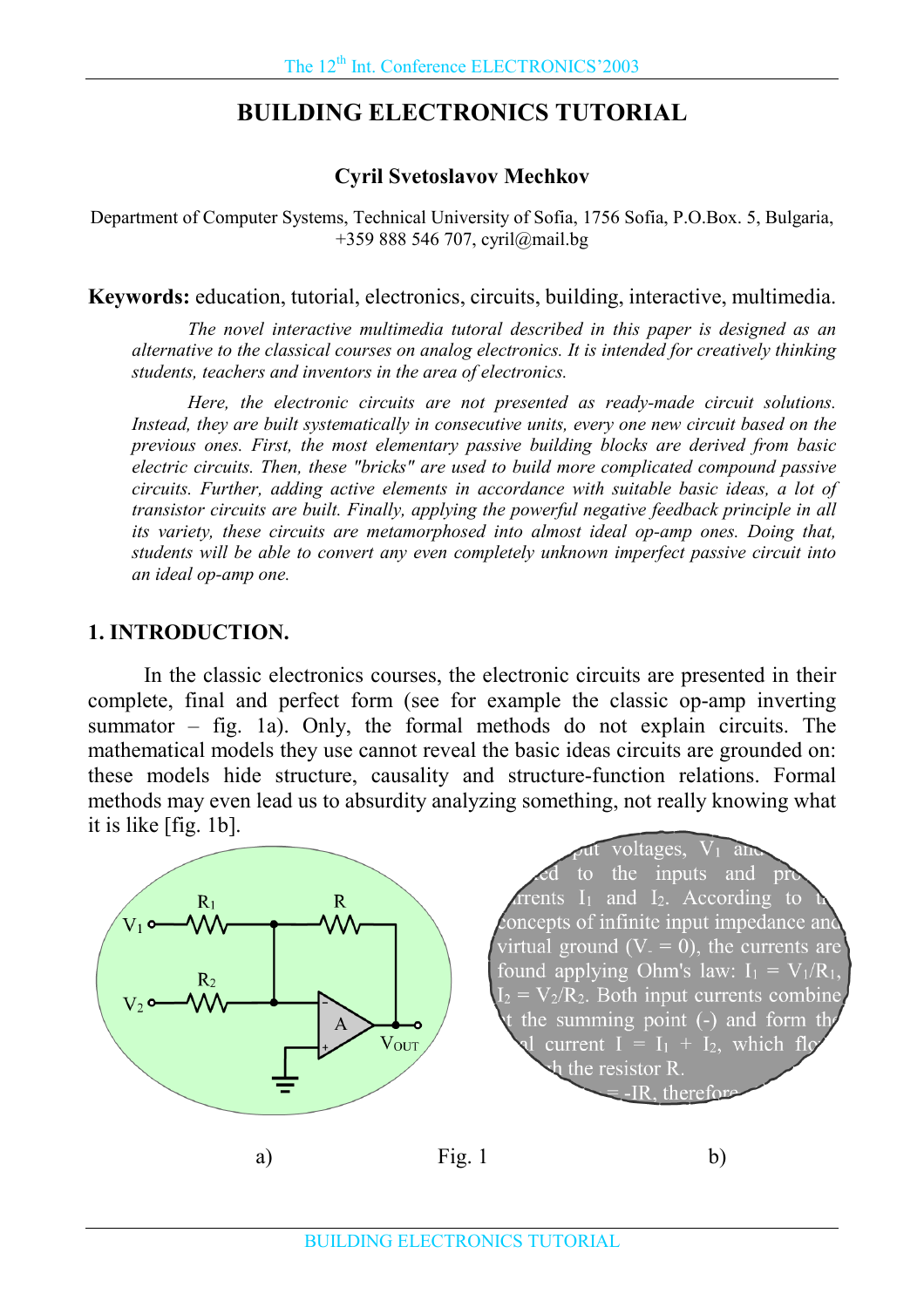**2. PROBLEM.** Every, even the most elementary electronic circuit, is based on clear and simple basic concepts. In order to understand circuits, we have first to reveal the basic concepts behind them. For this purpose, we may begin by breaking circuits up into their building blocks and, about each block, we ask ourself questions such as: "What is it really like? What does it do? What is its role in this circuit? Where else have we met something of the kind?

In this way, moving back slowly, we will restore step by step the evolution of electronic circuits. Next, we teachers may present circuits in their logical succession: building and inventing rather than analyzing them as ready-made circuit solutions.

**3. TUTORIAL.** In the tutorial proposed, the electronic circuits are not presented as ready-made circuit solutions to be analyzed in their complete, final and perfect form. Instead, they are built systematically in consecutive units, every one new circuit based on the previous ones. First, the most elementary passive building blocks are derived from basic electric circuits. Then, these "bricks" are used to build more complicated compound passive circuits. Further, adding active elements in accordance with suitable basic ideas, a lot of transistor circuits are built. Finally, applying the powerful negative feedback principle in all its variety, these circuits are metamorphosed into almost ideal op-amp ones [1].

**3.1. Structure.** The tutorial is implemented in consecutive units using the same concrete building "scenario" (see for example Unit  $1 - fig. 2$ ):



- 1. Posing the problem to be solved.
- 2. Looking for analogies where a useful phenomenon appears.
- 3. Generalizing the analogies into a basic principle and a functional block diagram.
- 4. Implementing the results into a new electrical building block.5. Exploring the circuit operation by means of multimedia interactive tools.
- 6. Applying the abstract building block in more concrete circuit applications.